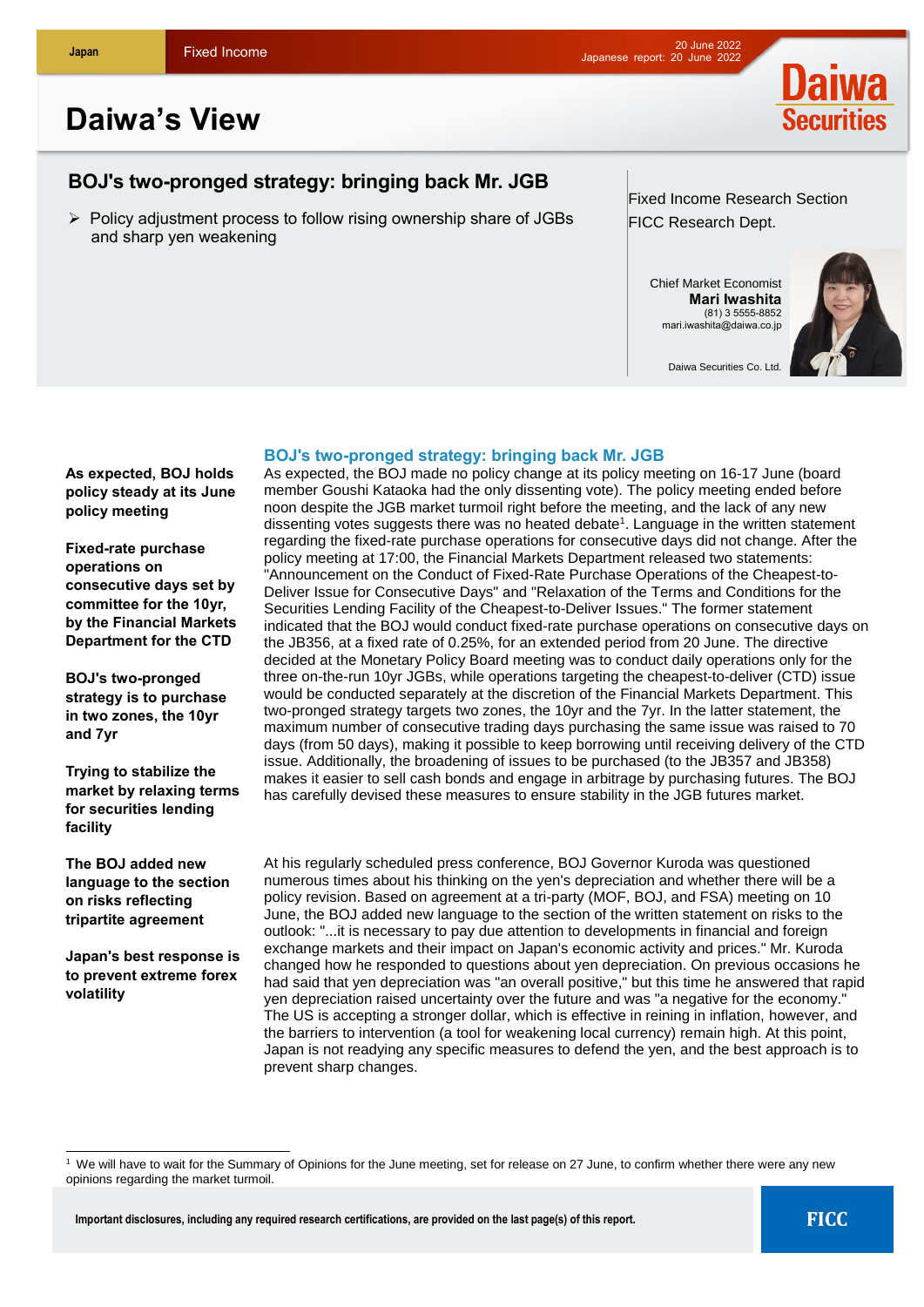

**In response to questions on policy revisions, he argued for the need to keep policy accommodative**

**With many of the world's major central banks hiking rates, the BOJ stands apart with its stubborn refusal to follow suit**

**The BOJ needs to explain why its target of ±0.25% is still appropriate**

**The market will probably continue anticipating a policy change leading up to the BOJ's July policy meeting**

**With deflation out of the picture, policy coordination between the government and BOJ needs an overhaul**

**The March 2021 policy review was conducted under assumptions formed based on the long-term rate having traded in a 50bp range over the preceding six months**

**As the BOJ's ownership share of JGBs rises it fuels speculation that the trading range will be revised**

In contrast, when asked about changes in policy, he made the case for having to keep policy accommodative, answering that "Japan's overall economy was still recovering and monetary policy needs to provide strong support during that process," and also said that if the BOJ were to raise the YCC yield target, "long-term rates would rise, thereby weakening the effect of easing, and we are not thinking of doing that." He made other comments suggesting the BOJ will demur on changing policy, including "we do not think limitations to YCC will arise," "we will closely watch JGB liquidity and respond appropriately," and "there is no need for further re-examination at this point."

Nevertheless, with many of the world central banks having announced rate hikes aimed at suppressing inflation in June, the BOJ stands out with its hard-headed focus on keeping interest rates from rising. With 15 months having passed since the BOJ clarified the allowable trading band for the 10yr yield to be  $\pm 0.25\%$  following its March 2021 policy review, global economic and price conditions have changed dramatically. The BOJ probably needs to satisfactorily explain why this is still an appropriate target for Japan's long-term rates. The next policy meeting in July will come after the upper house elections and include release of the *Outlook for Economic Activity and Prices* report. The BOJ will be able to engage in a full-fledged debate based on its newest economic and price outlook in July. The ECB holds its policy meeting that same day in the evening Japan time, and it is expected to announce a rate hike. A market that anticipates policy change can move very fast, and the yen is likely to continue weakening while other countries are hiking rates in the context of sustained commodity price inflation. The BOJ is waiting for the appropriate expectations to kick in and lead to an increase in wages next spring, but if it does nothing until then it could be left behind by global developments. The statement (referring to the 2% inflation target) issued jointly by the Japanese government and BOJ on 22 January 2013 was entitled "Joint Statement of the Government and the Bank of Japan on Overcoming Deflation and Achieving Sustainable Economic Growth." With the challenge of exiting deflation having become irrelevant, that statement needs to be updated, sooner rather than later. The BOJ also needs to start taking a more flexible approach to conducting policy.

The process your author expects to lead to a policy revision is that after repeated fixed-rate purchase operations, the BOJ's ownership share of the three on-the-run 10yr JGB issues rises (it was at 63.9% as of 17 June) to the point where concerns over the market becoming dysfunctional arise. In a previous episode of the long-term rate's trading band widening back in July 2018, that ownership share had risen to about 80%. The March 21 policy review<sup>2</sup> analyzes the impact that interest rate volatility has have on business investment and found that monetary easing's impact on business investment is roughly constant except for when the trading band of the long-term rate (the 10yr JGB yield) over the previous six months exceeded 50bp (Chart 1). Japan's 10yr yield has shifted upward since the beginning of 2022 in step with the change in global economic and price conditions, and market conditions provide good justification for changes in interest rate levels in terms of the trailing six-month trading band. Although an immediate change in the allowable trading band may be unreasonable, an increase in the BOJ's JGB ownership share would probably strengthen expectations of that trading range shifting upward.

l <sup>2</sup> Refer to PP8-9 and P56 of BOJ's *Assessment for Further Effective and Sustainable Monetary Easing: The Background* (appendix chart 3, 19 Mar 2021).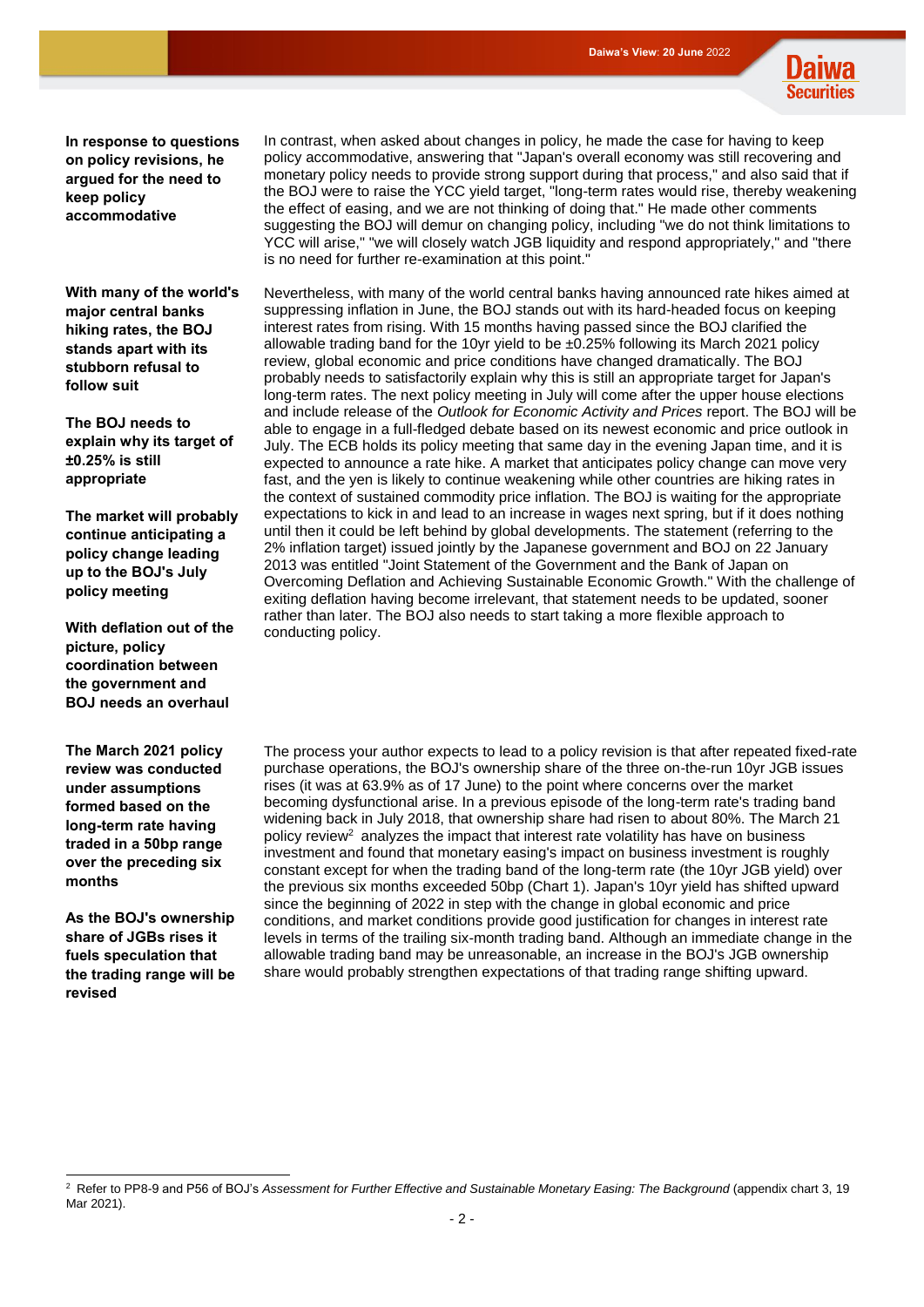

**Can rapid yen depreciation be dealt with by the government wishing for a BOJ policy change?** 

**The period after the upper house elections becomes critical; will there be a change in the Kishida administration?**

**Good news for the yen bond market: the resurrection of Mr. JGB**

**The BOJ needs cooperation from the MOF's debt management policies to pursue an exit strategy**

Another conceivable scenario if there is a rapid further weakening of the yen (by about Y10 over a one-month period; Chart 2) is that the government will have to hope that the BOJ responds with a policy change to defend the yen. Appearing on Fuji TV on 19 June and commenting on the conduct of monetary policy, Prime Minister Kishida said "although it affects exchange rates, it also affects loan rates and other costs to SMEs" and "there is no need for change at this time." With the upper house elections looming on 10 July, the time is not yet ripe. Even still, the period after the upper house election is a critical one. The typical division of duties has been one in which the government devises measures to offset the pain of higher prices and the BOJ provides support with an accommodative environment, and unless that changes and the government gives the BOJ flexibility in conducting policy, we think the BOJ is unlikely to move forcefully on its own.

The change of personnel in the upper echelons of the MOF announced on 17 June was good news for the JGB market. It was reported that government debt policy pro Michio Saito, currently head of the MOF's Tokai bureau and known as "Mr. JGB," will take over as head of MOF's Financial Bureau on 24 June. Your author has long believed that the BOJ's large JGB holdings make it impossible for it to pursue an exit strategy without MOF's cooperation. The MOF positions that have been attracting the most attention are the Deputy General Director (in charge of coordinating policy adjustments with the BOJ) and the Financial Bureau Chief. Given that it happened immediately after JGB market disruptions caused by the global rise in interest rates and expectations of a BOJ policy change, this appointment of an experienced JGB market specialist to this key position instead of considerably more senior bureaucrats is highly significant. We would like to see Mr. Saito strengthen the MOF's cooperation with the BOJ to ensure the stable absorption of JGBs. The Kishida administration has initiated gradual changes in high-ranking government positions, including through its selection of new BOJ Monetary Policy Board Members. We are hopeful that this means that Mr. Kishida will establish his legacy by shifting policy to a new trajectory, sooner rather than later.

### **Chart 1: Impact of Interest Rate Fluctuations on Business Fixed Investment**<br>0.2 elasticity



*Source: Excerpted from BOJ's* Assessment for Further Effective and Sustainable Monetary Easing: The Background *(appendix chart 3, 19 Mar 2021).*

#### **Chart 2: USD/JPY Rate, Japan/US Rate Differentials** (from 2000)



*Source: Bloomberg; compiled by Daiwa Securities. \*Average during 1-17 Jun is used as Jun 2022 data.*